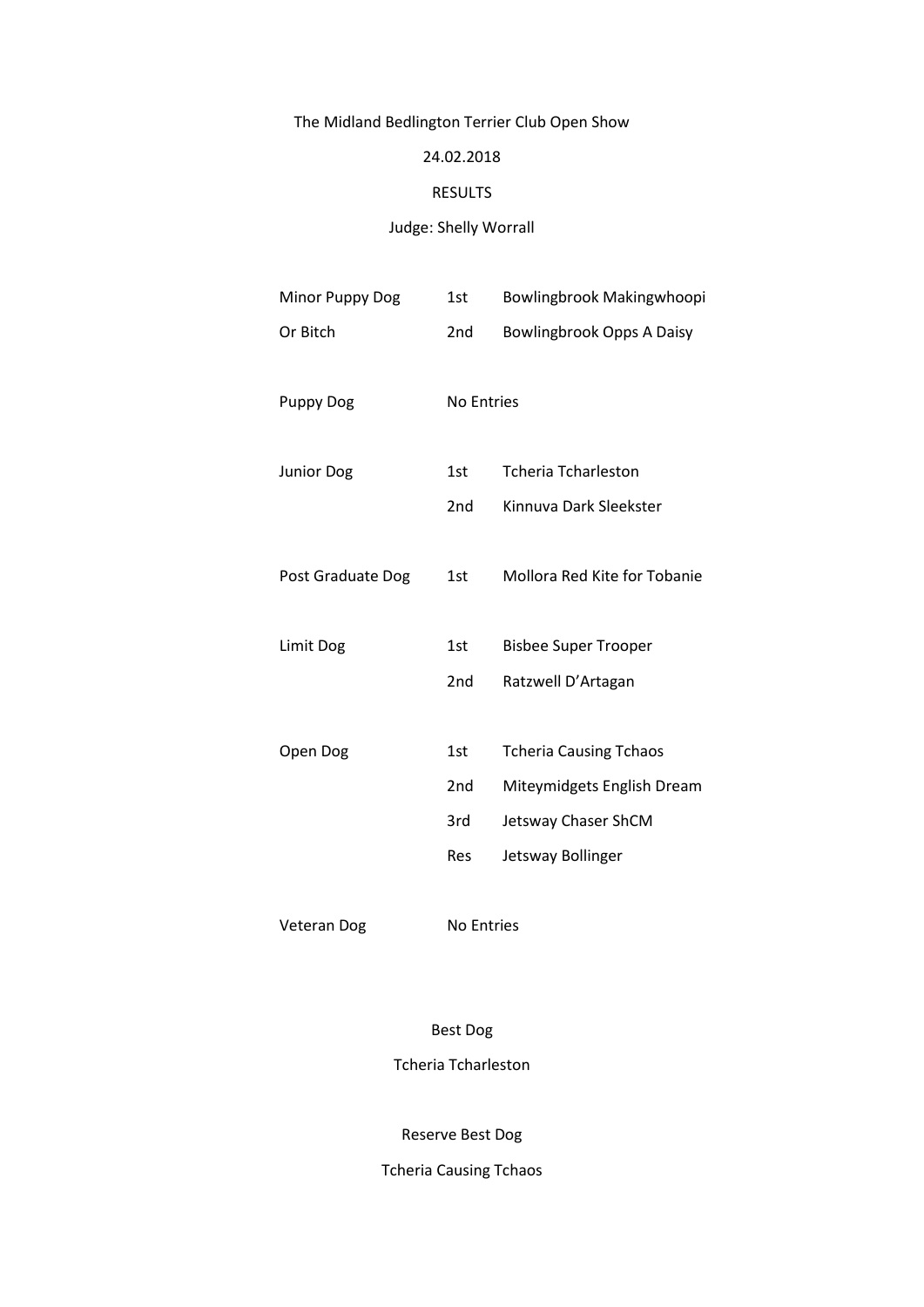| Puppy Bitch           | 1st             | Rathsrigg Willow                               |
|-----------------------|-----------------|------------------------------------------------|
| Junior Bitch          | 1st             | Woolytop Bluebell Girl at Beckstone            |
| Post Graduate Bitch   | 1st             | Poppyblu Elara                                 |
|                       | 2 <sub>nd</sub> | Miteymidgets This is Me                        |
|                       | 3rd             | Kinnuva Siam Jewel                             |
|                       | Res             | Hopefell Lady Vera                             |
|                       |                 |                                                |
| Limit Bitch           | 1st             | Miteymidgets Say Mama                          |
|                       | 2 <sub>nd</sub> | Miteymidgets Nations Unite at Jukenblu<br>ShCM |
|                       | 3rd             | Tcheria She's Tcheeky                          |
|                       | Res             | <b>Burmington Reet Petite</b>                  |
|                       |                 |                                                |
| Open Bitch            | 1st             | Miteymidgets Universal at Tcheria              |
|                       | 2nd             | Miteymidgets Endless Love                      |
|                       | 3rd             | <b>Tcheria Tydfil of Pengerrig</b>             |
| Veteran Bitch         | 1st             | CH Miteymidgets Hawkers Cove ShCM              |
|                       |                 | Mollara Eastern Dawn for Tobanie               |
|                       | 2nd             |                                                |
| Breeders Dog or Bitch | 1st             | Bowlingbrook Makingwhoopi                      |
|                       | 2 <sub>nd</sub> | Miteymidgets Love in Bloom JW                  |
|                       | 3rd             | Kinnuva Dark Sleepster                         |
|                       | Res             | Kinnuva Siam Jewel                             |